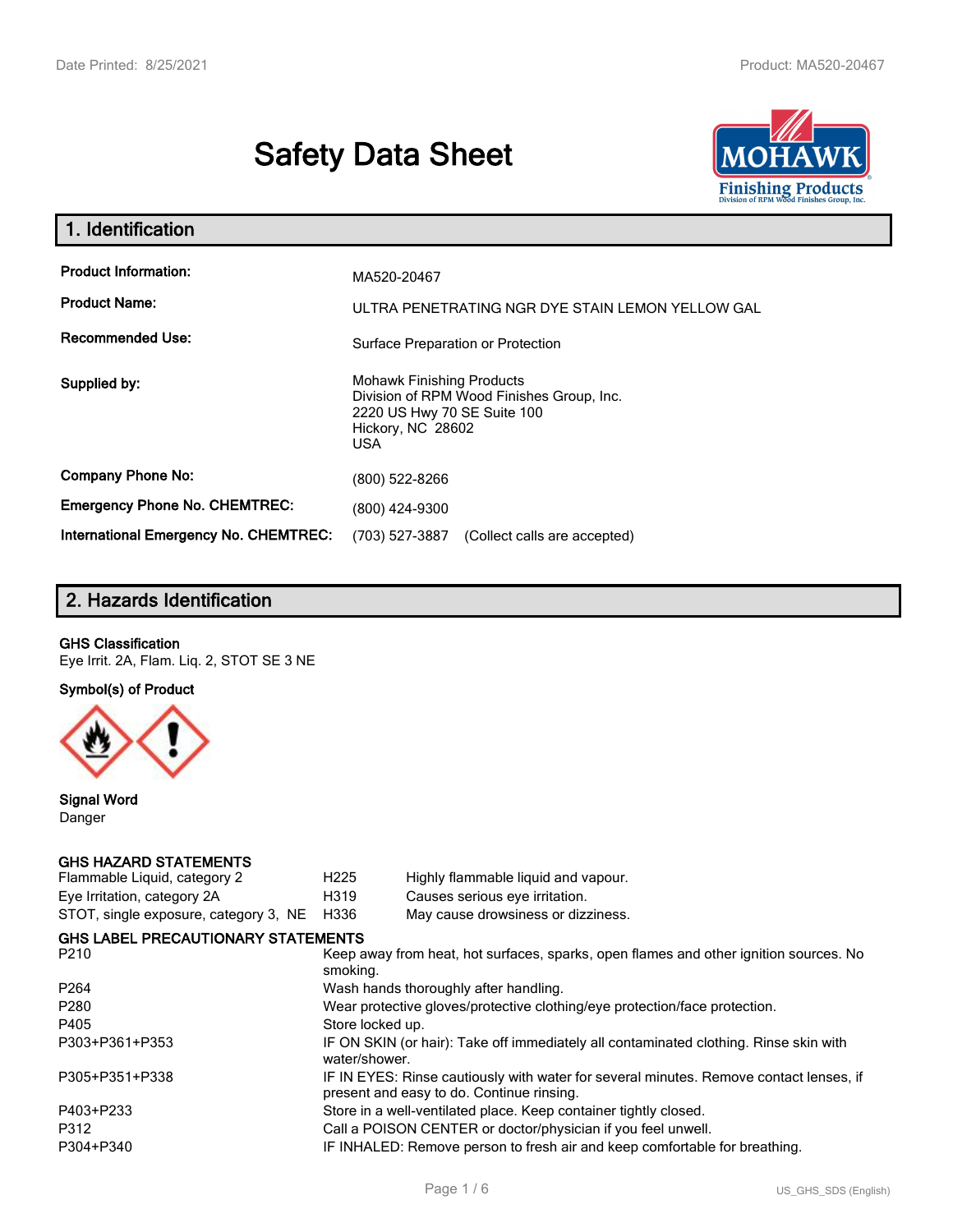| P337+P313                        | If eye irritation persists: Get medical advice/attention.      |  |  |  |
|----------------------------------|----------------------------------------------------------------|--|--|--|
| P403+P235                        | Store in a well-ventilated place. Keep cool.                   |  |  |  |
| GHS SDS PRECAUTIONARY STATEMENTS |                                                                |  |  |  |
| P240                             | Ground/bond container and receiving equipment.                 |  |  |  |
| P <sub>241</sub>                 | Use explosion-proof electrical/ventilating/lighting/equipment. |  |  |  |
| P <sub>242</sub>                 | Use only non-sparking tools.                                   |  |  |  |
| P <sub>243</sub>                 | Take precautionary measures against static discharge.          |  |  |  |
|                                  |                                                                |  |  |  |

### **3. Composition/Information on ingredients**

| <b>Chemical Name</b> | CAS-No. | Wt. %  | <b>GHS Symbols</b> | <u>GHS</u>       |
|----------------------|---------|--------|--------------------|------------------|
| acetone              | 67-64-1 | 75-100 | GHS02-GHS07        | H <sub>225</sub> |
| ethanol              | 64-17-5 | 2.5-10 | GHS02              | H <sub>225</sub> |

**CHS Statements** H225-302-319-332-336

The exact percentage (concentration) of ingredients is being withheld as a trade secret.

The text for GHS Hazard Statements shown above (if any) is given in the "Other information" Section.

### **4. First-aid Measures**



FIRST AID - EYE CONTACT: IF IN EYES: Rinse cautiously with water for several minutes. Remove contact lenses, if present and easy to do. Continue rinsing. If eye irritation persists: Get medical advice/attention.

FIRST AID - SKIN CONTACT: IF ON SKIN (or hair): Take off immediately all contaminated clothing. Rinse skin with water/shower.

FIRST AID - INGESTION: IF SWALLOWED: rinse mouth. Do NOT induce vomiting. IF exposed or if you feel unwell: Call a POISON CENTER or doctor/physician.

FIRST AID - INHALATION: IF INHALED: Remove person to fresh air and keep comfortable for breathing.

### **5. Fire-fighting Measures**

**SPECIAL FIREFIGHTING PROCEDURES:** Evacuate all persons from the fire area to a safe location. Move non-burning material, as feasible, to a safe location as soon as possible. Fire fighters should be protected from potential explosion hazards while extinguishing the fire. Wear self-contained breathing apparatus (SCBA) and full fire-fighting protective clothing. Thoroughly decontaminate all protective equipment after use. Containers of this material may build up pressure if exposed to heat (fire). Use water spray to cool fire-exposed containers. Use water spray to disperse vapors if a spill or leak has not ignited. DO NOT extinguish a fire resulting from the flow of flammable liquid until the flow of the liquid is effectively shut off. This precaution will help prevent the accumulation of an explosive vapor-air mixture after the initial fire is extinguished.

**FIREFIGHTING EQUIPMENT:** This is a NFPA/OSHA Class 1B or less flammable liquid. Follow NFPA30, Chapter 16 for fire protection and fire suppression. Use a dry chemical, carbon dioxide, or similar ABC fire extinguisher for incipeint fires. Water may be used to cool and prevent rupture of containers that are exposed to heat from fire.

### **6. Accidental Release Measures**

#### **ENVIRONMENTAL MEASURES:** No Information

**STEPS TO BE TAKEN IN CASE MATERIAL IS RELEASED OR SPILLED:** Follow personal protective equipment recommendations found in Section VIII. Personal protective equipment needs must be evaluated based on information provided on this sheet and the special circumstances created by the spill including; the material spilled, the quantity of the spill, the area in which the spill occurred, and the training and the expertise of employees in the area responding to the spill. Never exceed any occupational exposure limits. Shut off ignition sources; including electrical equipment and flames. Do not allow smoking in the area. Do not allow the spilled product to enter public drainage system or open waterways.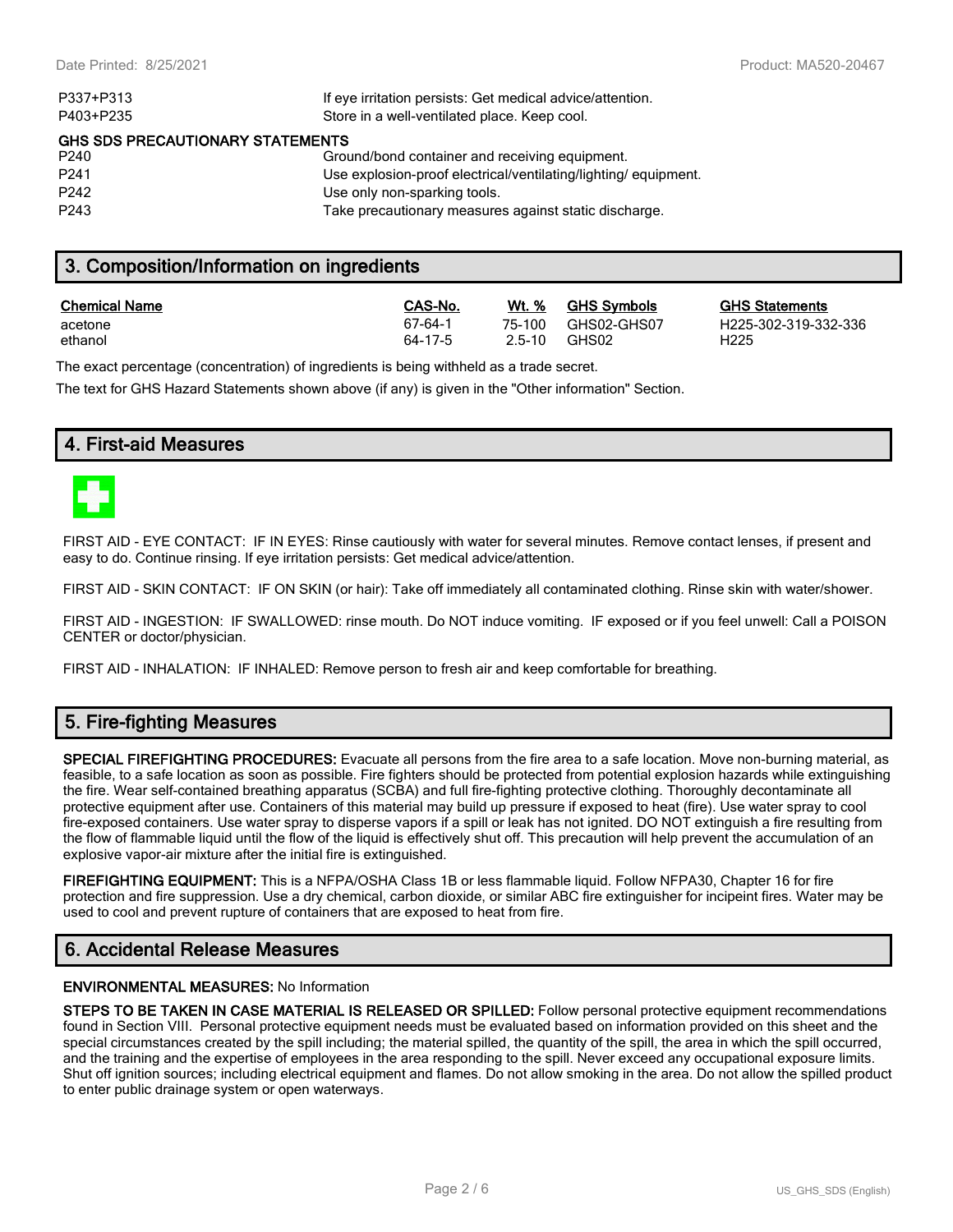### **7. Handling and Storage**



**HANDLING:** Avoid inhalation and contact with eyes, skin, and clothing. Wash hands thoroughly after handling and before eating or drinking. In keeping with safe handling practices, avoid ignition sources (smoking, flames, pilot lights, electrical sparks); ground and bond containers when transferring the material to prevent static electricity sparks that could ignite vapor and use spark proof tools and explosion proof equipment. Empty containers may retain product residue or vapor. Do not pressurize, cut, weld, braze, solder, drill, grind, or expose container to heat, flame, sparks, static electricity, or other sources of ignition. Any of these actions can potentially cause an explosion that may lead to injury.

**STORAGE:** Keep containers closed when not in use. Store in cool well ventilated space away from incompatible materials.

### **8. Exposure Controls/Personal Protection**

| Ingredients with Occupational Exposure Limits |                      |                         |                          |                         |
|-----------------------------------------------|----------------------|-------------------------|--------------------------|-------------------------|
| <b>Chemical Name</b>                          | <b>ACGIH TLV-TWA</b> | <b>ACGIH-TLV STEL</b>   | <b>OSHA PEL-TWA</b>      | <b>OSHA PEL-CEILING</b> |
| acetone<br>ethanol                            | $250$ ppm<br>N.D.    | $500$ ppm<br>$1000$ ppm | $1000$ ppm<br>$1000$ ppm | N.D.<br>N.D.            |

**Further Advice: MEL = Maximum Exposure Limit OES = Occupational Exposure Standard SUP = Supplier's Recommendation Sk = Skin Sensitizer N.E. = Not Established N.D. = Not Determined**

#### **Personal Protection**



**RESPIRATORY PROTECTION:** Use adequate engineering controls and ventilation to keep levels below recommended or statutory exposure limits. If exposure levels exceed limits use appropriate approved respiratory protection equipment.

**SKIN PROTECTION:** Wear chemical resistant footwear and clothing such as gloves, an apron or a whole body suit as appropriate.



**EYE PROTECTION:** Wear chemical-resistant glasses and/or goggles and a face shield when eye and face contact is possible due to splashing or spraying of material.



**OTHER PROTECTIVE EQUIPMENT:** No Information



**HYGIENIC PRACTICES:** It is good practice to avoid contact with the product and/or its vapors, mists or dust by using appropriate protective measures. Wash thoroughly after handling and before eating or drinking.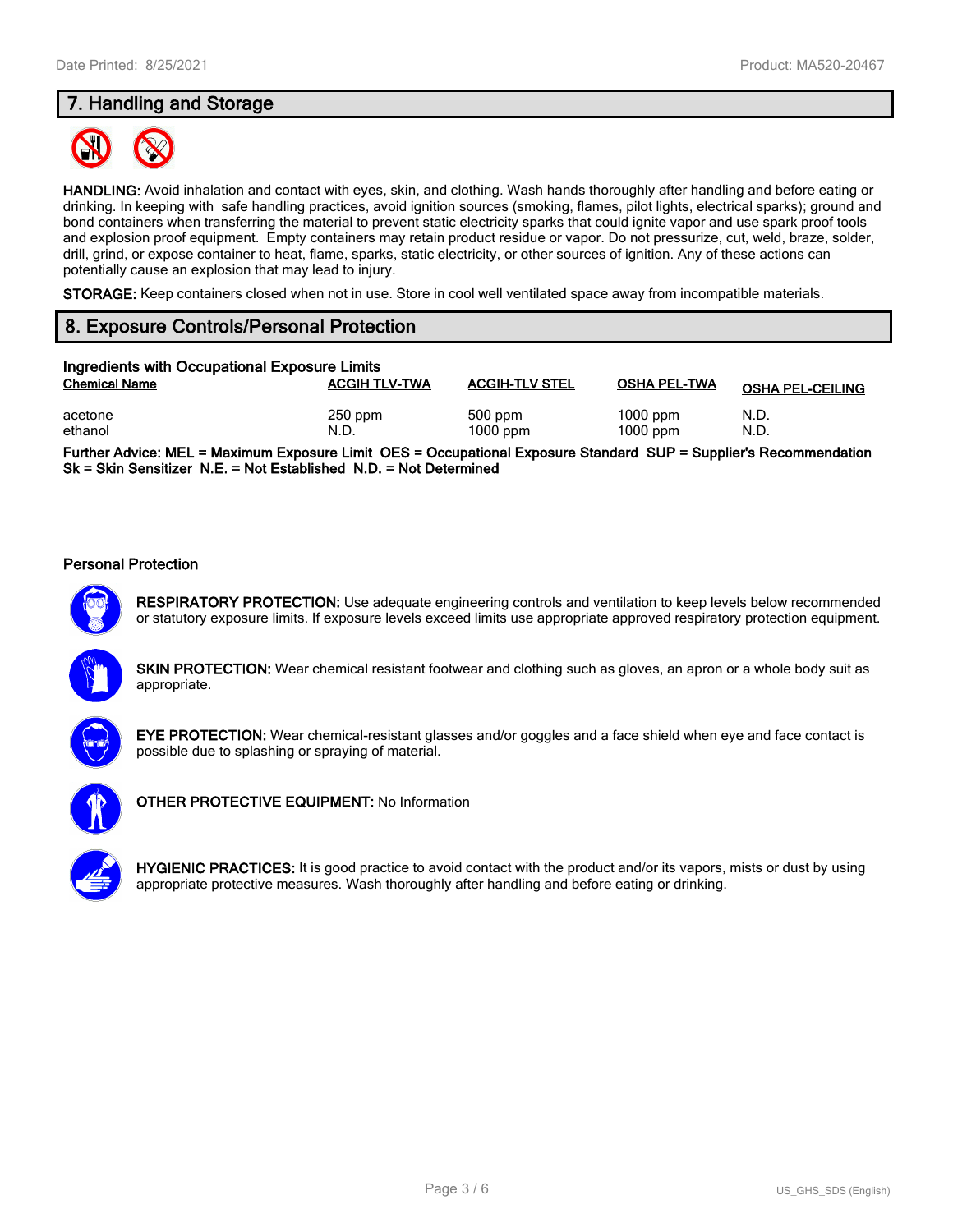**N.I. = No Information**

### **9. Physical and Chemical Properties**

| Appearance:                    | Colored Liquid             | <b>Physical State:</b>                      | <b>LIQUID</b>   |
|--------------------------------|----------------------------|---------------------------------------------|-----------------|
| Odor:                          | <b>Strong Solvent</b>      | <b>Odor Threshold:</b>                      | Not determined  |
| Density, g/cm3:                | 0.809                      | pH:                                         | Not determined  |
| Freeze Point, °F:              | Not determined             | <b>Viscosity:</b>                           | Not determined  |
| <b>Solubility in Water:</b>    | Not determined             | Partition Coefficient, n-octanol/<br>water: | Not determined  |
| Decomposition temperature, °F: | Not determined             | <b>Explosive Limits, %:</b>                 | Not determined  |
| Boiling Range, °F:             | $>100$ °F                  | Flash Point, °F:                            | -4 $^{\circ}$ F |
| Combustibility:                | <b>Supports Combustion</b> | Auto-Ignition Temperature, °F:              | Not determined  |
| <b>Evaporation Rate:</b>       | Faster than Diethyl Ether  | Vapor Pressure, mmHg:                       | Not determined  |
| <b>Vapor Density:</b>          | Not determined             |                                             |                 |

# **10. Stability and reactivity**

**STABILITY:** Stable under normal conditions.

**CONDITIONS TO AVOID:** Heat, flames and sparks.

**INCOMPATIBILITY:** Acids, Bases, Oxidizing agents

**HAZARDOUS DECOMPOSITION PRODUCTS:** Not determined.

### **11. Toxicological information**

**Practical Experiences**

**EMERGENCY OVERVIEW:** No Information

**EFFECT OF OVEREXPOSURE - EYE CONTACT:** No Information

**EFFECT OF OVEREXPOSURE - INGESTION:** No Information

**EFFECT OF OVEREXPOSURE - INHALATION:** No Information

**EFFECT OF OVEREXPOSURE - SKIN CONTACT:** No Information

**CARCINOGENICITY:** No Information

#### **PRIMARY ROUTE(S) OF ENTRY:**

**Eye Contact, Skin Contact, Inhalation**

### **Acute Toxicity Values**

**The acute effects of this product have not been tested. Data on individual components are tabulated below**

| CAS-No. | <b>Chemical Name</b> |
|---------|----------------------|
| 67-64-1 | acetone              |

**Casary Chemical Chemical LD50 Chemical LD50 Vapor LC50** 1800 mg/kg Rat 20000 mg/kg Rabbit 50.1 mg/L Rat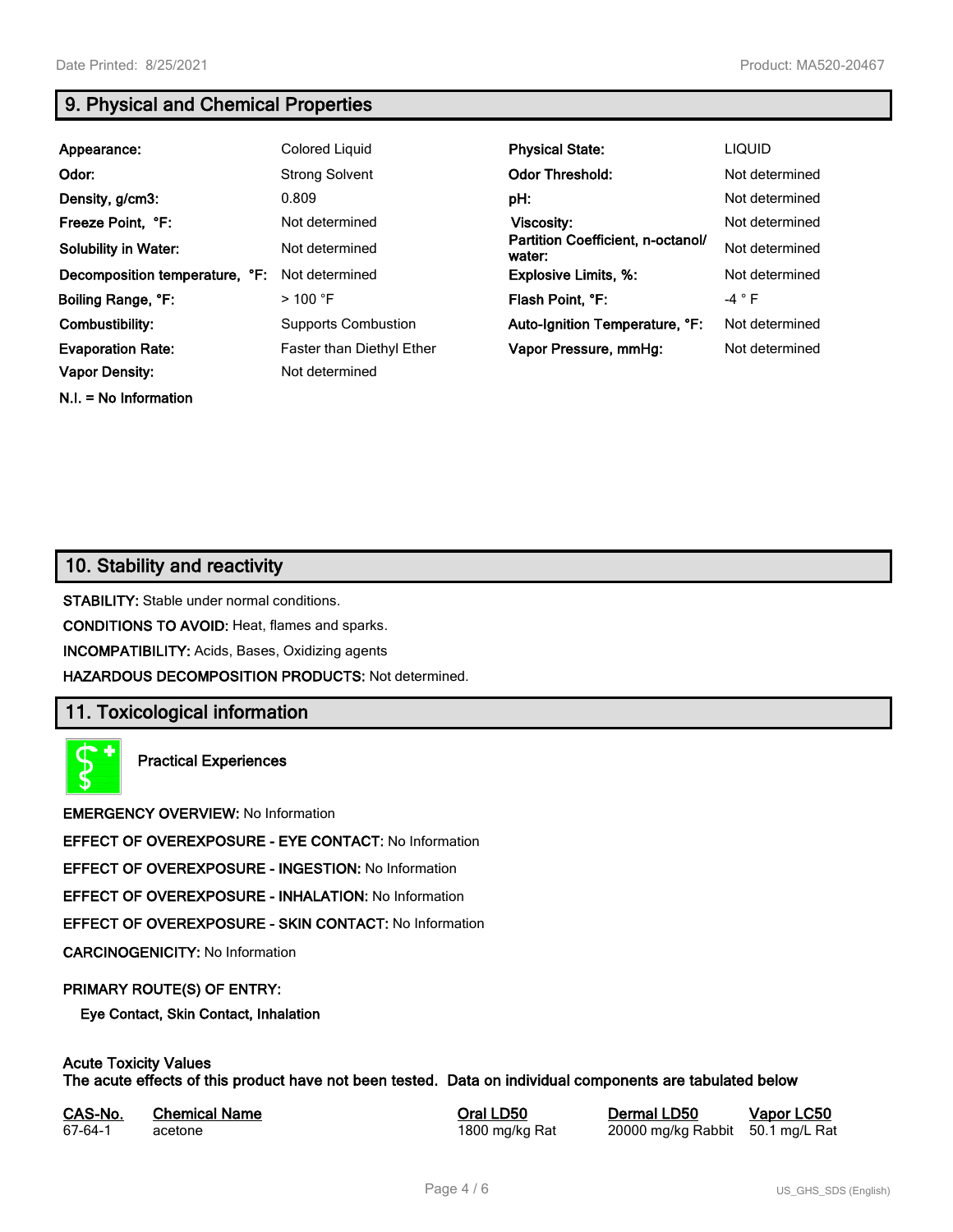#### 64-17-5 ethanol 7060 mg/kg Rat 15,800 mg/kg 124.7 mg/L Rat

#### **N.I. = No Information**

### **12. Ecological information**

**ECOLOGICAL INFORMATION:** Ecological evaluation of this material has not been performed; however, do not allow the product to be released to the environment without governmental approval/permits.

### **13. Disposal Information**



**Product**

**DISPOSAL METHOD:** Waste from this material may be a listed and/or characteristic hazardous waste. Dispose of material, contaminated absorbent, container and unused contents in accordance with local, state, and federal regulations.

**STEPS TO BE TAKEN IN CASE MATERIAL IS RELEASED OR SPILLED:** Follow personal protective equipment recommendations found in Section VIII. Personal protective equipment needs must be evaluated based on information provided on this sheet and the special circumstances created by the spill including; the material spilled, the quantity of the spill, the area in which the spill occurred, and the training and the expertise of employees in the area responding to the spill. Never exceed any occupational exposure limits. Shut off ignition sources; including electrical equipment and flames. Do not allow smoking in the area. Do not allow the spilled product to enter public drainage system or open waterways.

### **14. Transport Information**

#### **SPECIAL TRANSPORT PRECAUTIONS:** No Information

**DOT:** CONSUMER COMMODITY

**IATA:** UN1263, PAINT, 3, II

**IMDG:** UN1263, PAINT, 3, II

### **15. Regulatory Information**

#### **U.S. Federal Regulations:**

#### **CERCLA - SARA Hazard Category**

This product has been reviewed according to the EPA 'Hazard Categories' promulgated under Sections 311 and 312 of the Superfund Amendment and Reauthorization Act of 1986 (SARA Title III) and is considered, under applicable definitions, to meet the following categories:

Fire Hazard, Acute Health Hazard

#### **SARA SECTION 313**

This product contains the following substances subject to the reporting requirements of Section 313 of Title III of the Superfund Amendment and Reauthorization Act of 1986 and 40 CFR part 372:

No Sara 313 components exist in this product.

#### **TOXIC SUBSTANCES CONTROL ACT**

This product contains the following chemical substances subject to the reporting requirements of TSCA 12(B) if exported from the United States:

No TSCA components exist in this product.